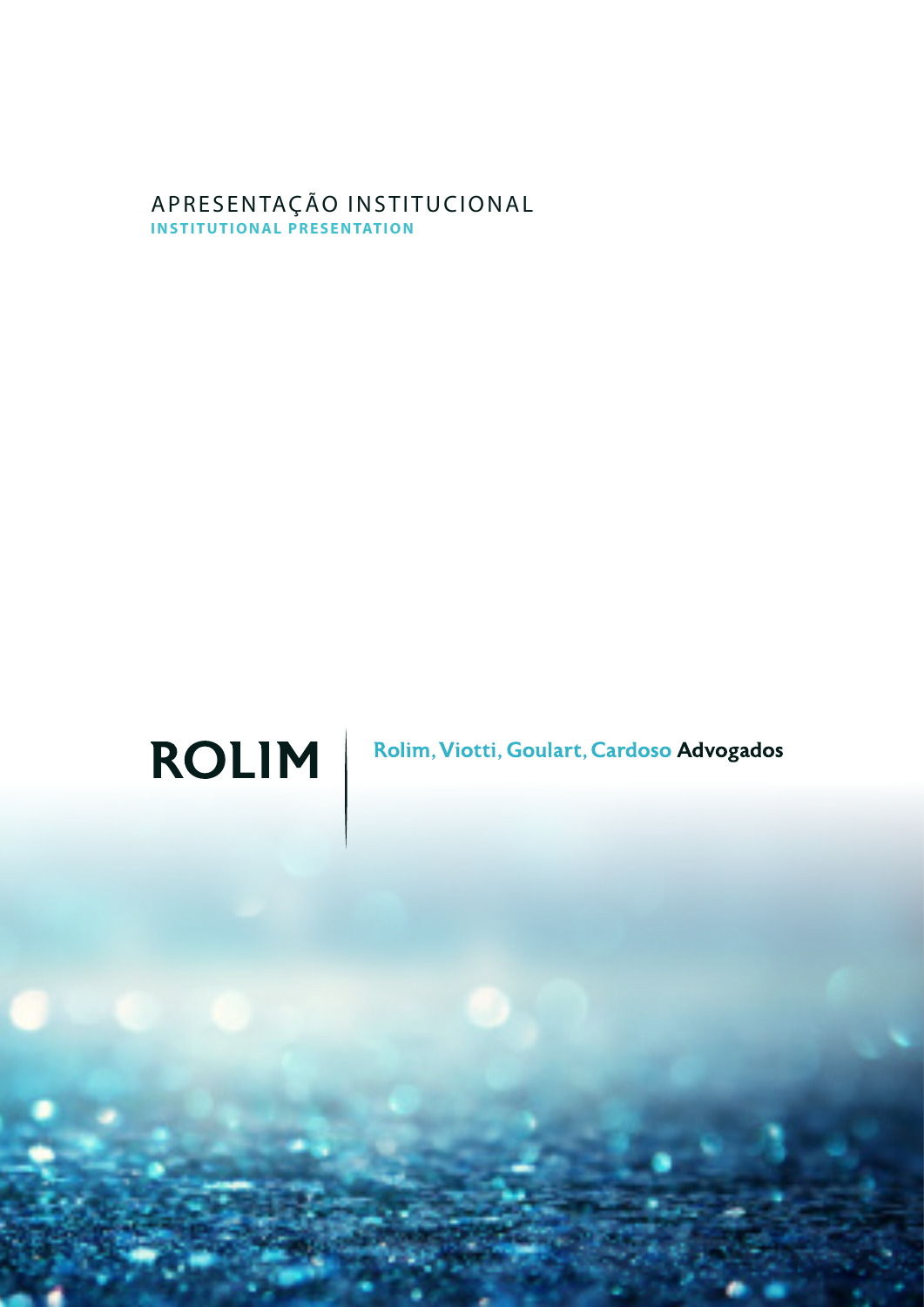

## O ESCRITÓRIO the Firm

 O escritório de advocacia **Rolim, Viotti, Goulart, Cardoso Advogados** foi constituído em 1993 e vem continuamente evoluindo e se posicionando de modo a oferecer aos seus clientes soluções jurídicas estratégicas com qualidade e performance, sempre focadas nas particularidades de cada trabalho: litígios, negócios ou consultoria.

> *Rolim, Viotti, Goulart, Cardoso Advogados law firm was established in 1993 and has since continually evolved, seeking to position itself to provide its clients with high-quality and highperformance strategic legal solutions, always focused on the specifics of each job: litigation, business, or consulting.*

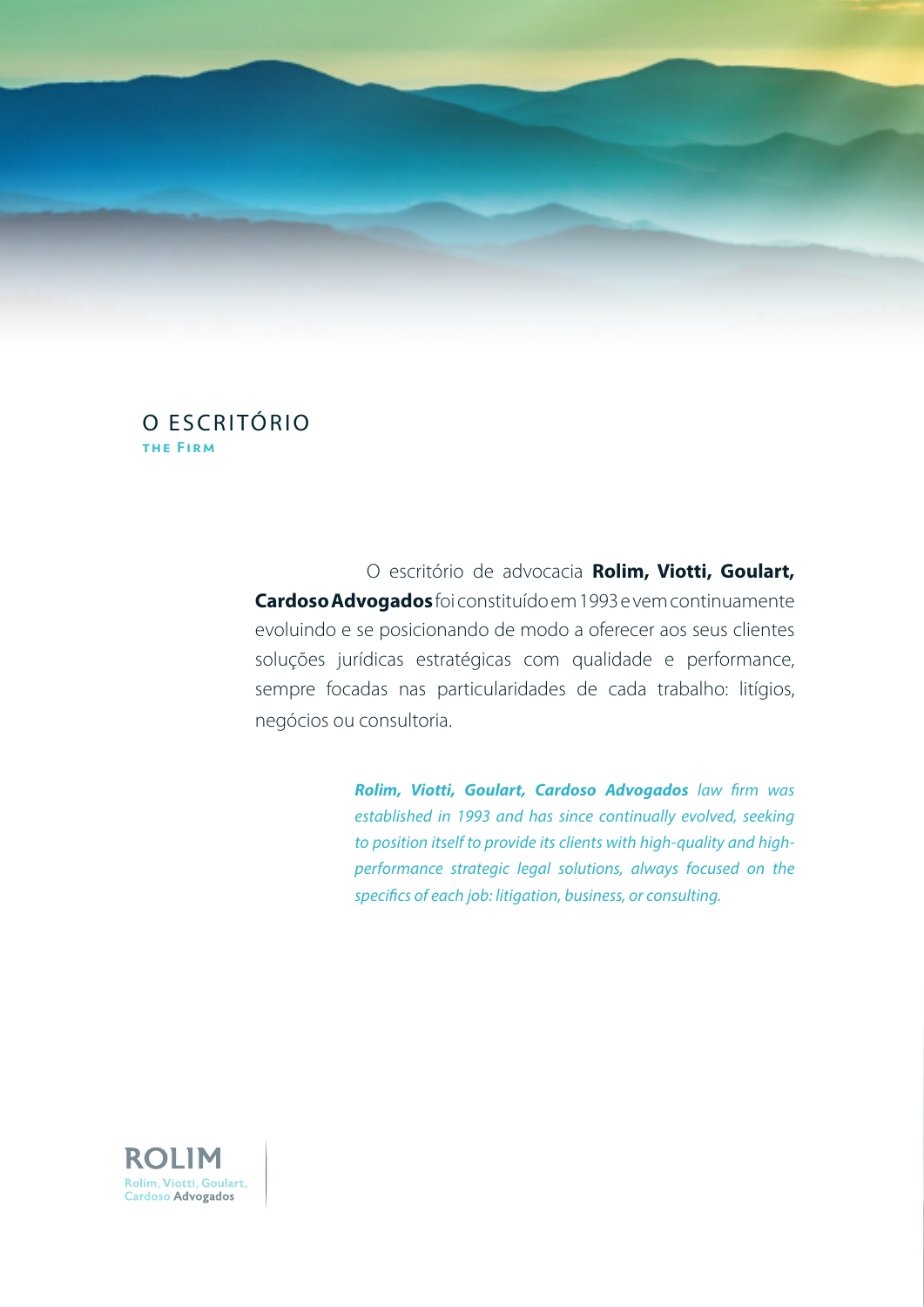### A ATUAÇÃO professional activity

 Atuamos nas diversas áreas do Direito e somos reconhecidos por nossa expertise em casos complexos e desafiadores, em âmbito nacional e internacional, e também por nossa comunicação objetiva e transparente, buscando resultados ágeis, inovadores, eficazes. O exercício de uma advocacia ética, moderna e responsável é um dos pilares essenciais do Escritório que se traduz em confiança e segurança para nossos clientes.

> *We operate in the various fields of Law and have been recognized for our expertise in complex and challenging cases, both nationally and internationally, as well as for our straightforward and transparent communication, seeking prompt, innovative, effective results. An ethical, up-to-date, and responsible practice is one of the fundamental cornerstones of the Firm, translating into reliance and security to our clients.*

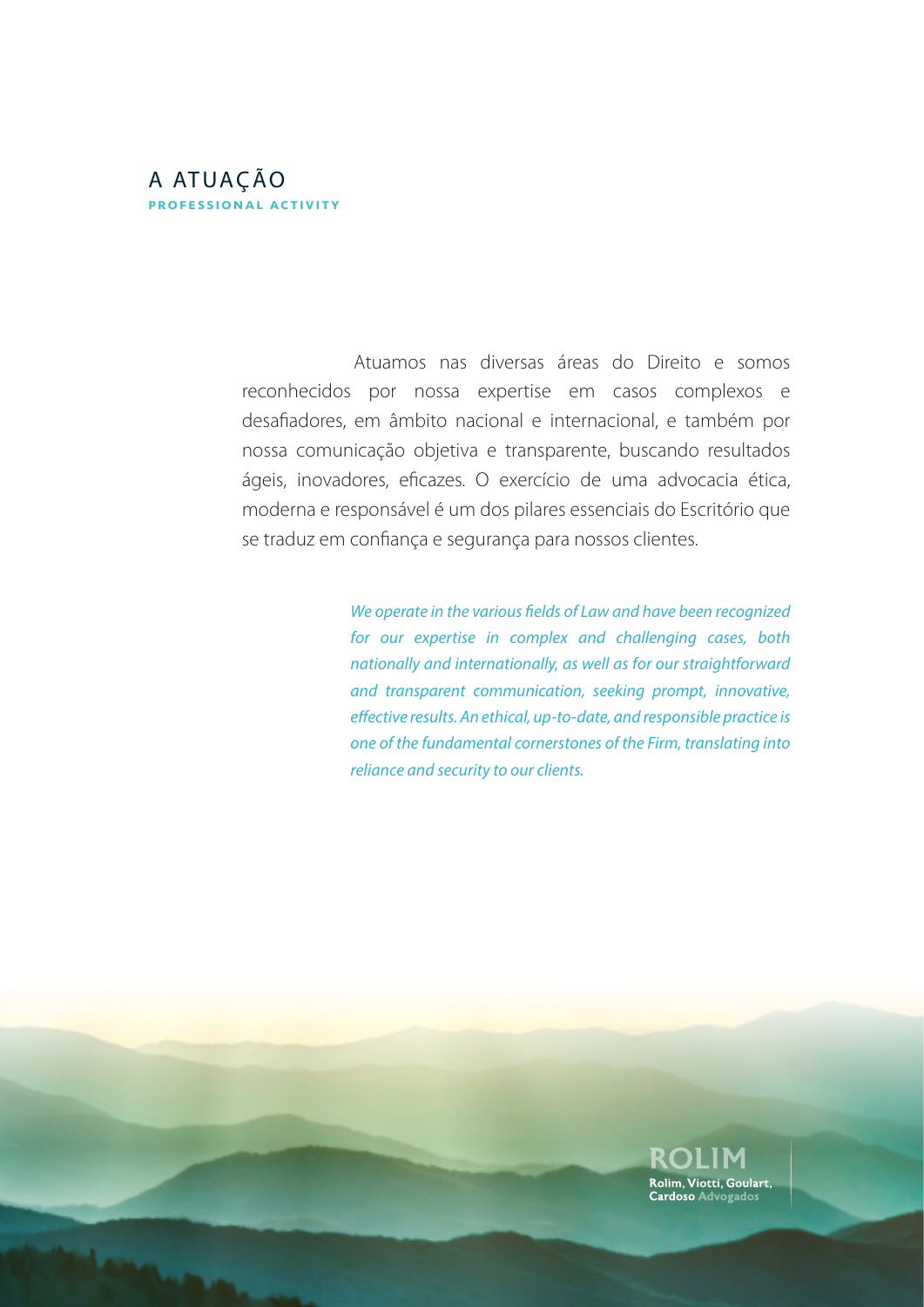### OS PROFISSIONAIS **OUR PROFESSIONALS**

 Nossos profissionais trabalham com dedicação e comprometimento, privilegiando sempre soluções integradas que conectem as diversas áreas do Direito e ciências afins. Priorizamos o bem-estar no ambiente de trabalho e a constante atualização de nossas equipes. Treinamento, promoção de talentos e inovação de processos formam o eixo central de nossa política de igualdade de oportunidades, respeito às diferenças, e incentivo à diversidade e à cooperação.

> *Our professionals are dedicated and committed to always providing integrated solutions that bring together the various fields of Law and related sciences. We prioritize well-being in the workplace and the continuous updating of our teams. Training, talent promotion, and process innovation are the central axis of our policy of equal opportunities, respect to individual differences, and encouragement to both diversity and cooperation.*

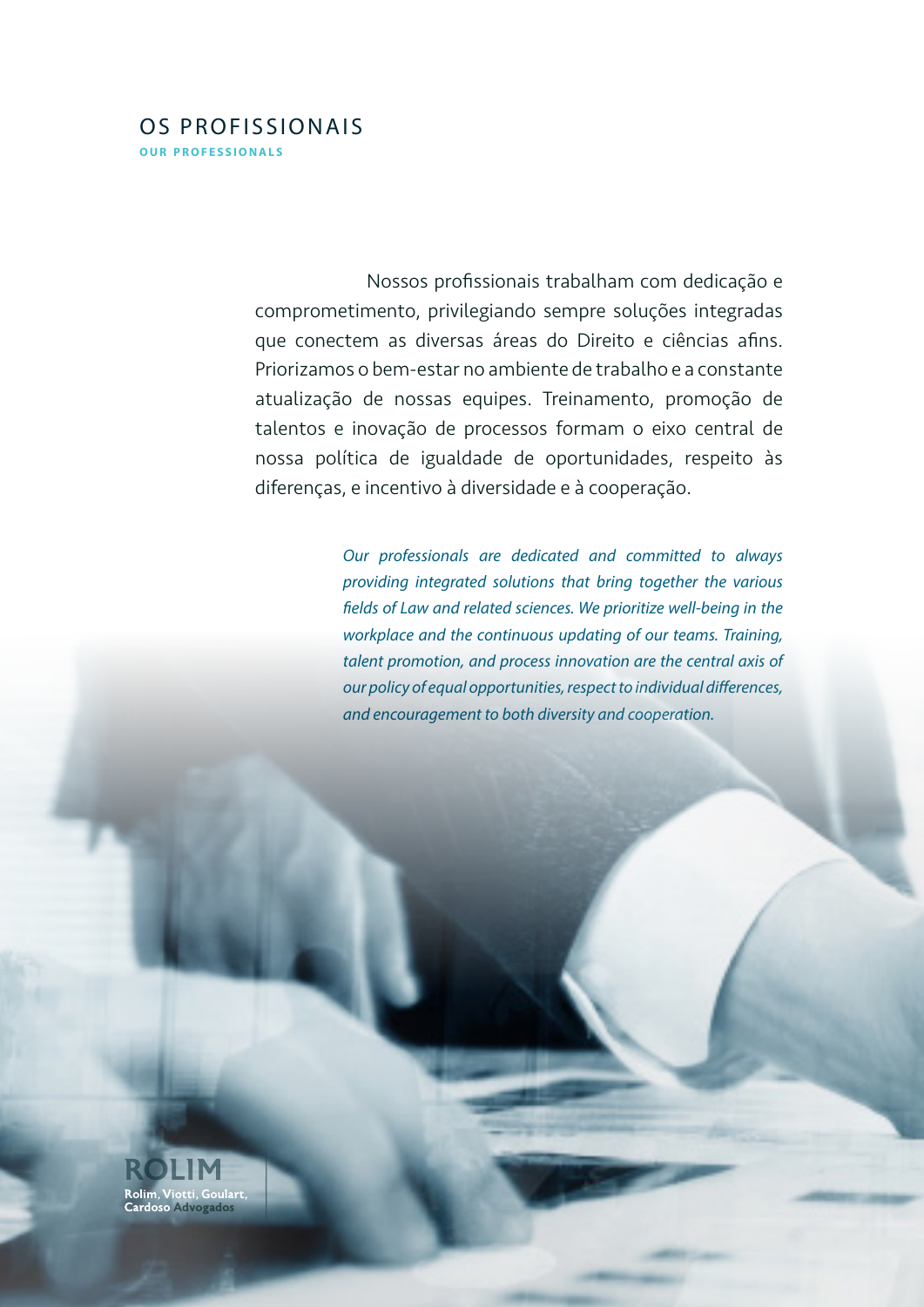# AS PRÁTICAS **PRACTICES**

 A equipe multidisciplinar do **ROLIM** possui vasta experiência de mercado aliada a uma sólida base acadêmica, privilegiando um olhar integrado que complemente a visão jurídica. Acreditamos que o equilíbrio entre a prática e a academia seja a medida adequada para o exercício pleno da excelência. Valorizamos o papel da advocacia como instrumento de transformação social e desenvolvimento ético, responsável e sustentável. Concretizamos tudo isso por meio da adoção de iniciativas como a adesão à Rede Brasil do Pacto Global das Nações Unidas.

> *ROLIM's multidisciplinary team brings together a large experience in the market and a strong academic foundation, prioritizing an integrated insight complementary to the legal approach. We believe the balance between practice and academy to be the right measure for the full exercise of excellence. We value the role of Law practice as an instrument of social transformation and of an ethical, responsible, and sustainable development. We have materialized all this by adopting initiatives such as becoming a member of the United Nations Global Compact Network Brazil.*

> > Rolim, <mark>Viotti, Goulart</mark>,<br>Cardoso Advogados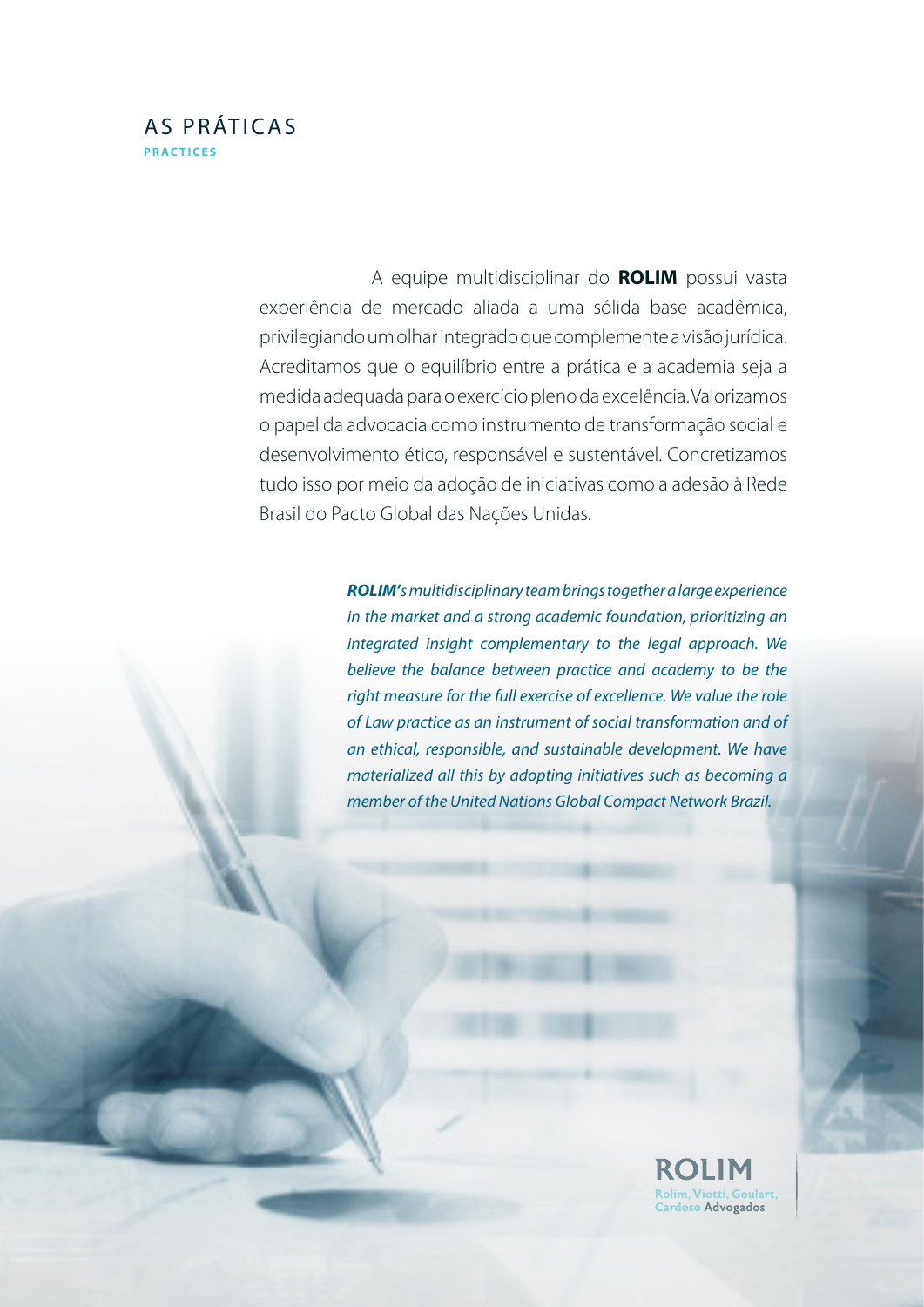# ÁREAS E SETORES DE ATUAÇÃO

COMPLIANCE e SUSTENTABILIDADE CORPORATIVA **COMPLIANCE and CORPORATE SUSTAINABILITY**

INTERNACIONAL e ADUANEIRO **INTERNATIONAL and CUSTOMS**

AERONÁUTICO **AVIATION LAW**

IMOBILIÁRIO **REAL ESTATE**

CONTENCIOSO, ARBITRAGEM e MEDIAÇÃO **LITIGATION, ARBITRATION and MEDIATION**

REGULATÓRIO DE ENERGIA, TELECOMUNICAÇÕES e MINERAÇÃO **ENERGY, TELECOM and MINING LAW**

**ROI Rolim. Viot Cardoso Ao** 

**Supramond**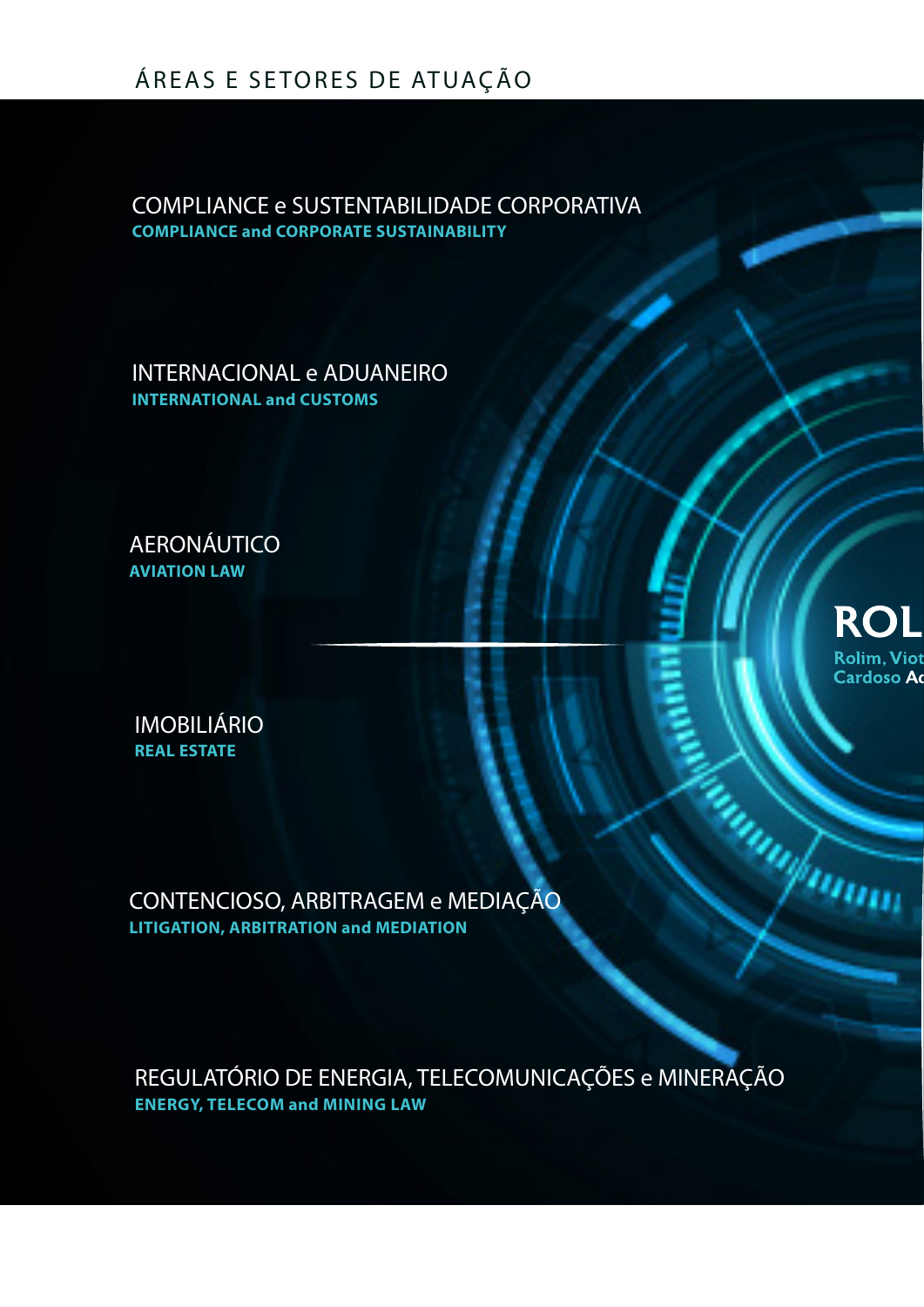### **PRACTICE AREAS**

## SOCIETÁRIO, PLANEJAMENTO, FUSÕES & AQUISIÇÕES **CORPORATE LAW, PLANNING, MERGERS & ACQUISITIONS**

**IM** 

:ti, Goulart,<br>Ivogados

# TRIBUTÁRIO **TAX**

EMPRESARIAL **BUSINESS LAW**

AMBIENTAL **ENVIRONMENTAL LAW**

INFRAESTRUTURA **INFRASTRUCTURE**

PREVIDENCIÁRIO, SAÚDE e SEGURANÇA OCUPACIONAL **SOCIAL SECURITY, HEALTH and LABOR SAFETY**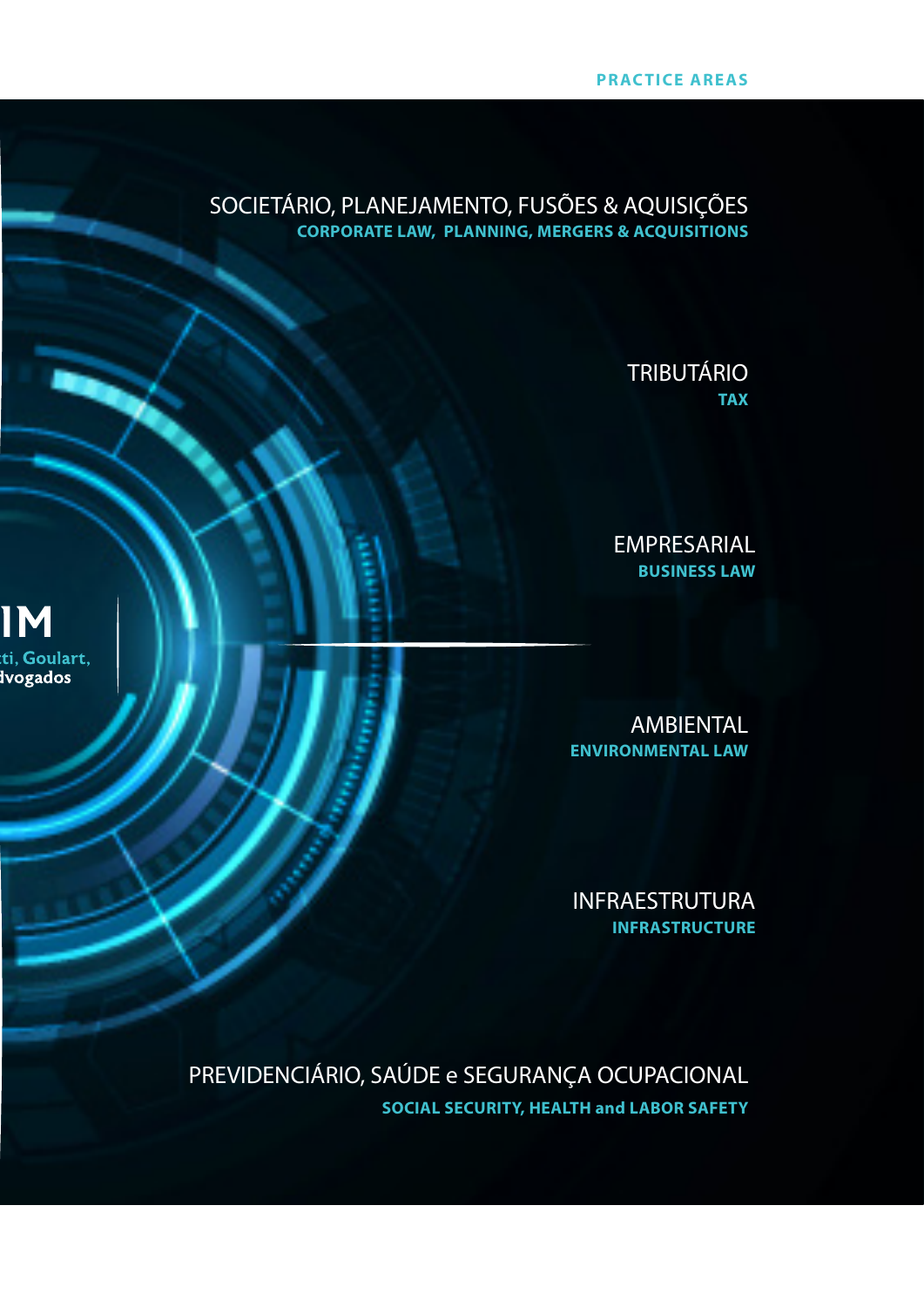# O RECONHECIMENTO **a c k n o w l e d g e m e n t s**

 **ROLIM** e seus advogados têm sido constantemente reconhecidos no Brasil e no mundo em rankings especializados, como Chambers & Partners, Latin Lawyer, ITR World Tax, IFLR 1000, Legal 500, LACCA, Leaders League, Best Lawyers in America, Who's Who Legal e Análise Advocacia 500.

> *ROLIM and its associates have been continuously acknowledged both in Brazil and worldwide in specialized rankings, such as Chambers & Partners, Latin Lawyer, ITR World Tax, IFLR 1000, Legal 500, LACCA, Leaders League, Best Lawyers in America, Who's Who Legal, and Análise Advocacia 500.*



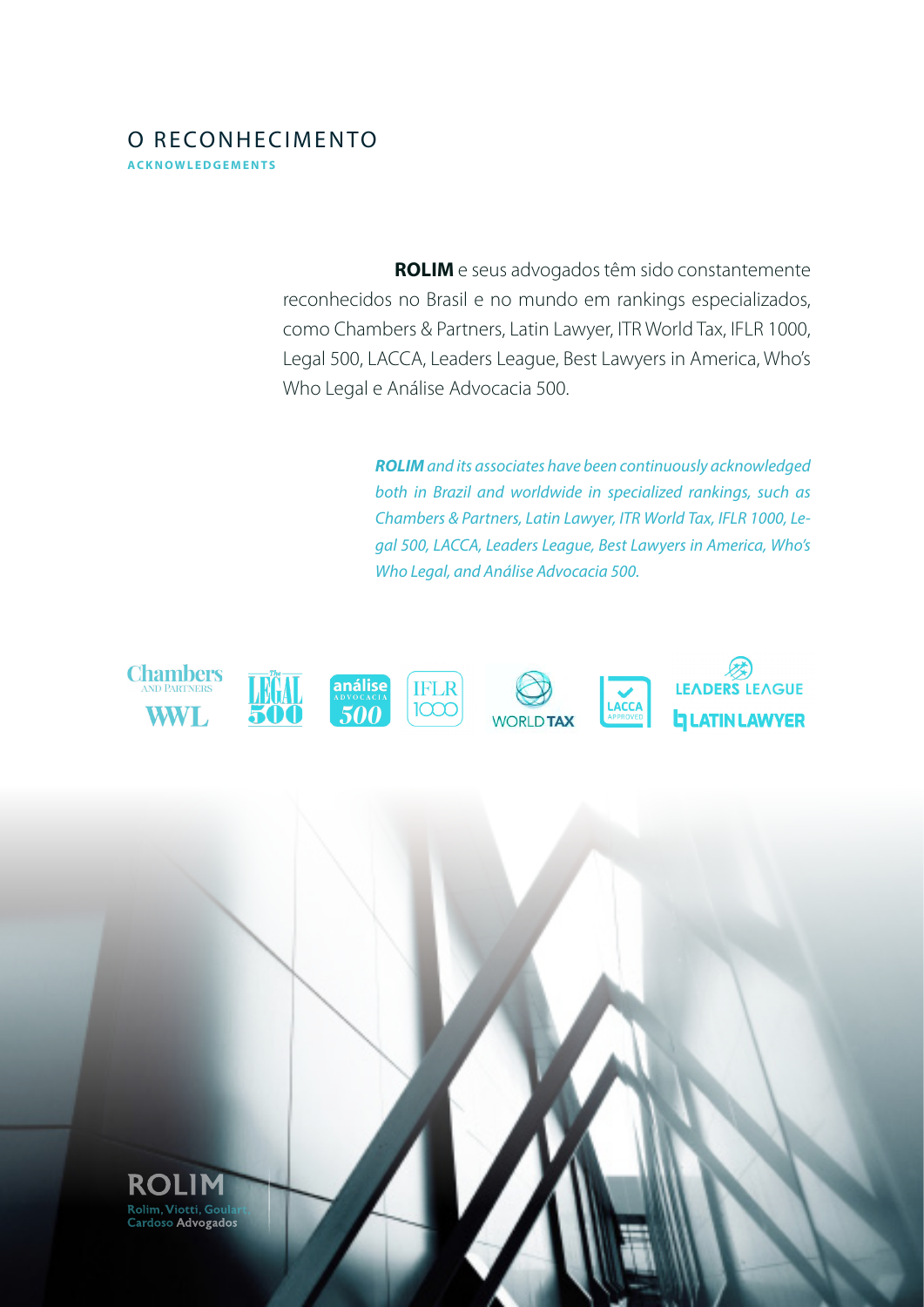### ENDEREÇOS **ADDRESSES**

#### **São Paulo | SP | Brasil**

Alameda Santos, 1940 | 3º e 5º andares | Cerqueira César 01418 200 | Tel. # (55 11) 3723 7300 | Fax (55 11) 3723 7328

#### **Rio de Janeiro | RJ | Brasil**

Rua Lauro Muller, 116 | Torre Sul | Sala 3405 | Botafogo 22290 160 | Tel. # (55 21) 3543 1800 | Fax (55 21) 3543

#### **Belo Horizonte | MG | Brasil**

R. Paraíba, 550 |13º e 17º andares | Savassi | Belo Horizonte | MG 30130 140 | Tel. # (55 31) 2104 2800 | Fax (55 31) 2104 2

#### **Brasília | DF | Brasil**

SHS Quadra 06 Bloco A | Sala 210 | Complexo Brasil 21 Asa Sul | Brasília | DF | 70316 100 Tel. # (55 61) 3424 4400 | Fax (55 61) 3424 4444

#### **Lisboa | Portugal**  Ferreira Pinto Advogados Avenida José Malhoa,16, Piso 2 – B2 | 1070 159 | Tel. # (351) 21 587 41 40

#### **Düsseldorf | Alemanha**

RMW&C Mietzel Wohlnick & Calheiros Graf-Adolf-Str. 14 | 40212 Tel. # 49 (0) 211 688 519 26 | Fax: 49 (0) 211 687 857 79



WWW.ROLIM.COM